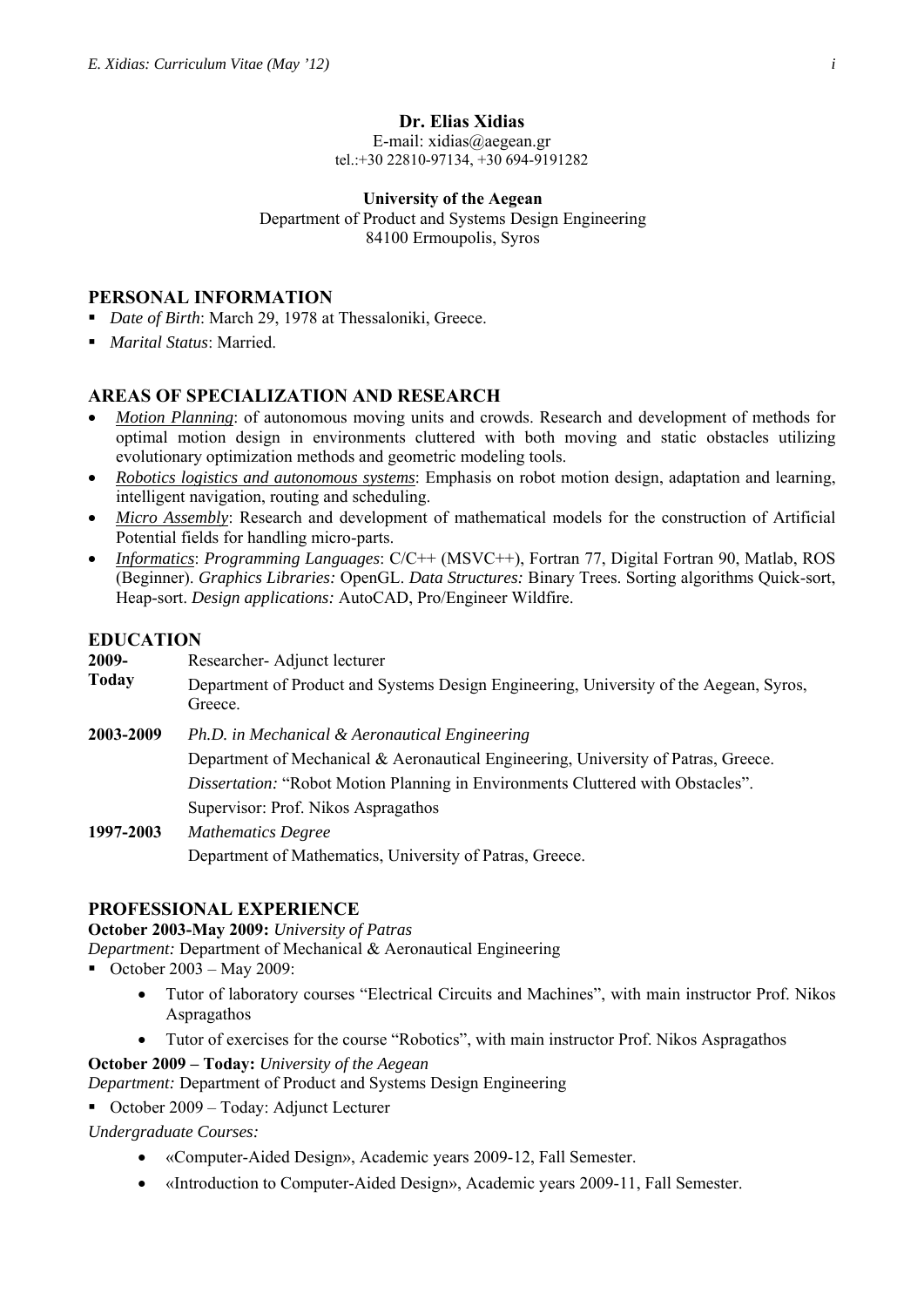- «Robotics», Academic years 2009-12, Fall Semester.
- «Computer Graphics», Academic years 2009-12, Spring Semester.
- «Programming Methodologies & Techniques I», Academic years 2009-12, Spring Semester.
- «Motion Planning Methods», Academic year 2010-12, Fall Semester.
- «Informatics», Academic year 2011-2012, Fall Semester.

# **ACADEMIC RESEARCH**

*Basic/academic research in the fields:* Motion Design*,* Micro-Assembly, Operational Research.

# **University of Patras, Department of Mechanical & Aeronautical Engineering**

- **2003-2006:** Main researcher in the research project "Optimal robot motion design based on Computational Geometry", basic research project: "K. Karatheodoris".
- **2006-2008**: Main researcher in the research project: I\*PROMS NoE.
- **2005-2008**: Researcher in the research project: 4Μ (Multi Material Micro Manufacture).
- **2003-2009:** Ph.D. dissertation.
- **2003-Today:** Member of the *Robotics Research Group* (Prof. Nikos Aspragathos).

# **University of the Aegean, Department of Product & Systems Design Engineering**

 **2009-2012**: SMILIES: Small Mediterranean Insular Light Industries Enhancement and Support 1G-MED08-454 (Researcher).

# **SCIENTIFIC & PROFESSIONAL ACTIVITIES**

# **Referee for the international Scientific Journals**

- Robotica
- Journal of Industrial Robots
- **International Journal of Vehicle Autonomous Systems**
- Journal of Assembly Automation
- International Journal of Robotics and Automation
- **Mechatronics**

### **Referee for the International Scientific Conferences**

- ICIRA 2011:  $4<sup>th</sup>$  International Conference on Intelligent Robotics and Applications, Aachen, Germany, December 6-9, 2011.
- SYROCO 2009: 9th International IFAC Symposium on Robot Control, Nagaragawa Convention Center, Gifu, Japan, September 9-12, 2009.
- ASME/IFToMM International Conference on Reconfigurable Mechanisms and Robots (ReMAR 2009).
- 4th I\*PROMS Virtual International Conference on Intelligent Production Machines and Systems, 2008.
- 3rd I\*PROMS Virtual International Conference on Intelligent Production Machines and Systems, 2007.
- ECC 07: 2007 European Control Conference, Kos, Greece, July 2-5, 2007.
- <sup>2</sup> 2nd I\*PROMS Virtual International Conference on Intelligent Production Machines and Systems, 2006.
- 4M2005 Conference on Multi-Material Micro Manufacture.

# **MEMBER OF INTERNATIONAL CONFERENCE PROGRAMM COMMITEES**

- IADIS International Conference Applied Computing 2009 (http://www.computing-conf.org/).
- IADIS International Conference Applied Computing 2010 (http://www.computing-conf.org/).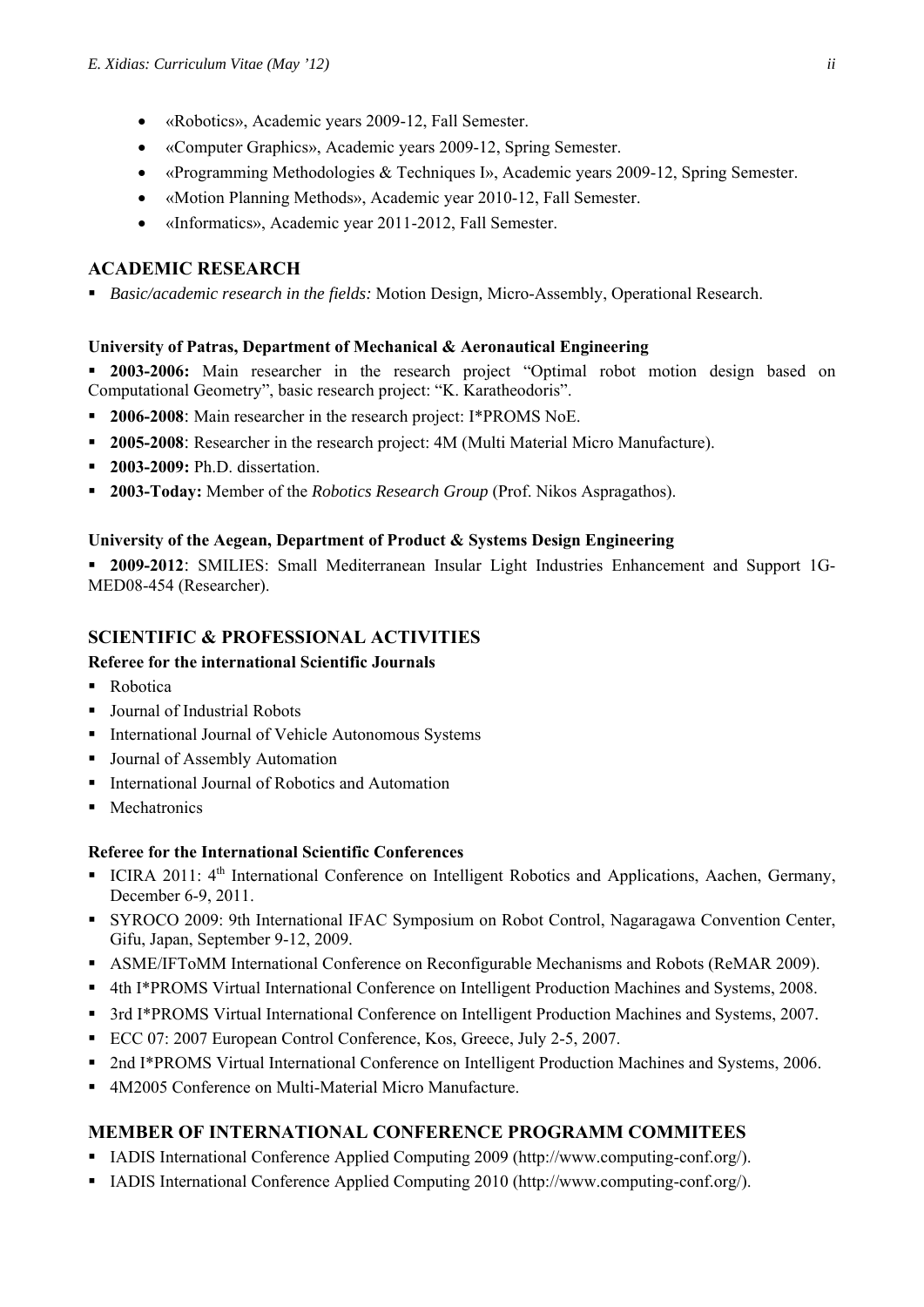- IADIS International Conference Applied Computing 2011 (http://www.computing-conf.org/).
- ICIRA 2011: 4<sup>th</sup> International Conference on Intelligent Robotics and Applications 2011 (http://www.icira2011.org/).

### **PUBLICATIONS**

### **International Scientific Journals**

### **2006**

**[Α1]** Elias K. Xidias, Philip N. Azariadis, Nikos A. Aspragathos. "Energy-Minimizing Motion Design for Non-holonomic Robots Amidst Moving Obstacles". Journal of Computer Aided Design and Applications, Vol. 3, Nos.1-4, pp. 165-174, 2006.

#### **2007**

**[Α2]** Elias K. Xidias, Philip N. Azariadis, Nikos A. Aspragathos. "Two Dimensional Motion-Planning for Non-holonomic Robots Using the Bump-Surfaces Concept". Computing, Vol. 79, Issue 2, pp 109 – 118, 2007.

#### **2008**

- **[Α3]** Elias K. Xidias and Nikos A. Aspragathos. "Motion Planning for Multiple Nonholonomic Robots: a geometric approach". Robotica, Vol.26, Issue 4, pp.525-536, 2008.
- **[Α4]** Elias K. Xidias, Philip N. Azariadis, Nikos A. Aspragathos. "Path Planning of Holonomic and Non-Holonomic Robots Using Bump-Surfaces". Journal of Computer Aided Design and Applications, Vol. 5, Nos.1-4, pp. 497-507, 2008.

#### **2009**

**[Α5]** Elias K. Xidias, Andreas C. Nearchou and Nikos A. Aspragathos. "Vehicle scheduling in 2D shop floor environments". Journal of Industrial Robots, 36 (2), pp. 176-183, 2009.

#### **2010**

- **[Α6]** Elias K. Xidias, Paraskevi Th. Zacharia and Nikos A. Aspragathos. "Time-Optimal task scheduling for articulated manipulators in environments cluttered with obstacles". Robotica, Issue 3, Vol. 28, pp. 427-440, 2010.
- **[Α7]** Elias K. Xidias, Paraskevi Th. Zacharia and Nikos A. Aspragathos. "Time optimal task scheduling for two-robotic manipulators operating in 3D environments". Proceedings of the Institution of Mechanical Engineers. Part I: Journal of Systems and Control Engineering 224 (7), pp. 845-855, 2010.

#### **2011**

**[Α8]** Elias K. Xidias, Philip N. Azariadis. "Mission design for a group of autonomous guided vehicles". Robotics and Autonomous Systems 59 (1), pp. 34-43, 2011.

#### **2012**

- **[Α9]** Elias K. Xidias, Andreas C. Nearchou and Nikos A. Aspragathos. "Integrating path planning, routing and scheduling for logistics operations in manufacturing facilities". Accepted for publication in Cybernetics & Systems: An International Journal.
- **[Α10]**Paraskevi Th. Zacharia, Elias K. Xidias and Nikos A. Aspragathos. "Multi-goal motion planning for industrial manipulators operating in three-dimensional environments". To be Submitted.
- **[Α11]** Elias K. Xidias and Nikos A. Aspragathos. "Motion planning for redundant manipulators operating in complicated three-dimensional environments". To be Submitted.

#### **Chapters in Books**

**[B1]** Xidias E., Aspragathos N., Azariadis P., Mission planning of mobile robots and manipulators for service applications, Service Robots and Robotics: Design and Application, IGI Global, to appear.

#### **Conference Proceedings with Referees**

#### **2004**

**[C1]** Elias Xidias and Nikos Aspragathos. "Bump-Hypersurfaces for optimal motion planning in 3D spaces". In the Proceedings of International Workshop on Robotics in Alpe-Adria-Danube Region Brno, June 2-5, 2004.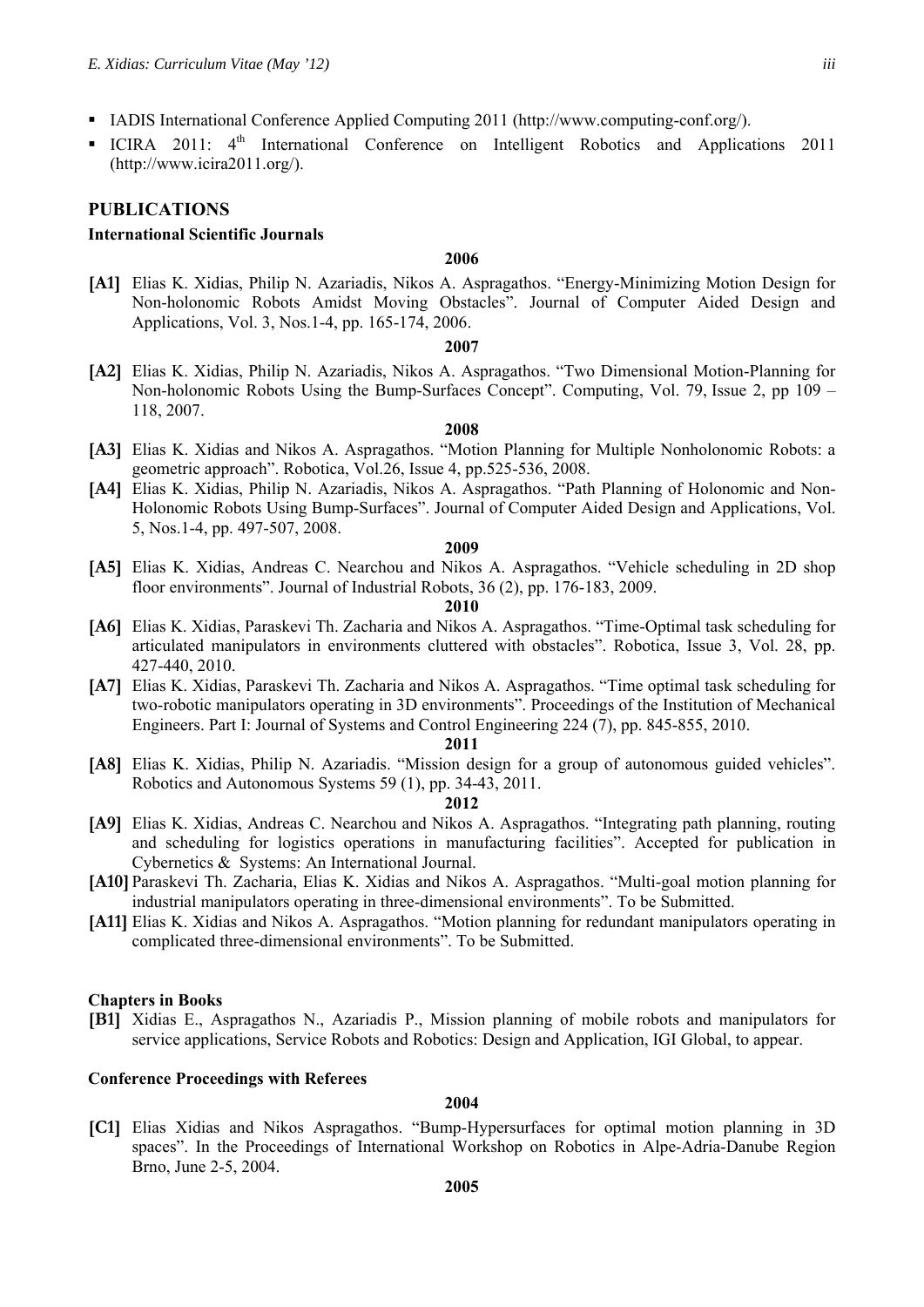**[C2]** Elias Xidias and Nikos Aspragathos. Dynamic Motion Planning for Mobile Robots Using the Bump-Surface Concept. In Proceeding of the 2nd European Conference on Mobile Robots, 7-10 September, Ancona, Italy, 2005.

### **2006**

- **[C3]** Elias K. Xidias, Nikos A. Aspragathos. "Path Planning in Weighted Regions Using the Bump-Surface Concept". In the Proceedings of the 2006 I\*PROMS NoE Virtual International Conference on Intelligent Production Machines and Systems.
- **[C4]** Elias K. Xidias, Nikos A. Aspragathos. "Motion Planning Amidst Moving Obstacles Using the Bump-HyperSurface Concept". In Proceedings of the SYROCO 2006, 8th International IFAC Symposium on Robot Control, September 6 - 8, 2006
- **[C5]** Elias K. Xidias, Nikos A. Aspragathos. "Force fields with one stable equilibrium for micropart 2D manipulation". In Proceeding of the 4M2006 Conference on Multi-Material Micro Manufacture, 20 – 22 September 2006, Grenoble, France.
- **[C6]** Elias K. Xidias, Nikos A. Aspragathos. "A stable equilibrium for micropart 2D manipulation using a combination of squeeze fields". In Proceedings of the IWMF 2006, 5th International Workshop on Microfactories, October 25-27, 2006.

#### **2007**

- **[C7]** Elias K. Xidias, Andreas C. Nearchou and Nikos A. Aspragathos. "Single Vehicle Routing in Reconfigurable Manufacturing Environments Using the Bump-Surface Concept". In Proceedings 2007 I\*PROMS NoE Virtual International Conference on Intelligent Production Machines and Systems.
- **[C8]** Elias K. Xidias and Nikos A. Aspragathos. "Motion Planning Control for Multiple Car-Like Robots Using the Bump-Surface Concept". In Proceedings of the 2007 European Control Conference will be held in Kos, Greece on July 2-5, 2007.
- **[C9]** Elias K. Xidias, Paraskevi Th. Zacharia and Nikos A. Aspragathos. "Task scheduling with obstacle avoidance for industrial manipulators operating in 3D environments". In Proceedings 2007 I\*PROMS NoE Virtual International Conference on Intelligent Production Machines and Systems, pp.395-400, 2- 13 July 2007.
- **[C10]**Elias K. Xidias, Paraskevi Th. Zacharia and Nikos A. Aspragathos. "Optimal task scheduling for Coordinate Measuring Machines". 8th International Conference and Exhibition on Laser Metrology, Machine Tool, CMM & Robotic Performance, 25-28 June 2007.

#### **2008**

**[C11]** Elias K. Xidias, Andreas C. Nearchou and Nikos A. Aspragathos. "Simultaneously motion planning and scheduling for two autonomous vehicles". In Proceedings 2008 I\*PROMS NoE Virtual International Conference on Intelligent Production Machines and Systems.

#### **2009**

- **[C12]**E.K. Xidias, P.Th. Zacharia, N.A. Aspragathos. "Optimal task scheduling for a two-robot workcell". In Proceedings 2009 I\*PROMS NoE Virtual International Conference on Intelligent Production Machines and Systems.
- **[C13]**Xidias E., Azariadis P., Aspragathos N.. "Time Optimum Motion Planning for a Set of Car-Like Robots". Accepted for publication in proceedings of the 9th International IFAC Symposium on Robot Control (SYROCO), Gifu, Japan, Sep. 9-12, 2009.

#### **2010**

- **[C14]**Xidias E., Azariadis P., Motion design in 2D environments that contain obstacles moving in unknown trajectories, 2nd PanHellenic Robotics Conference, 9-10 Dec. 2010, Rion, Greece.
- **[C15]**Xidias E., Nearchou Α., Time optimal scheduling in 2D environments, 2nd PanHellenic Robotics Conference, 9-10 Dec. 2010, Rion, Greece.

#### **2011**

**[C16]**Elias Xidias, Nikos A. Aspragathos and Philip Azariadis. Motion Design for Service Robots. Intelligent Robotics and Applications, 4th International Conference, ICIRA 2011, Aachen, Germany, December 6-8, 2011, Proceedings, Part I, pp. 630-638.